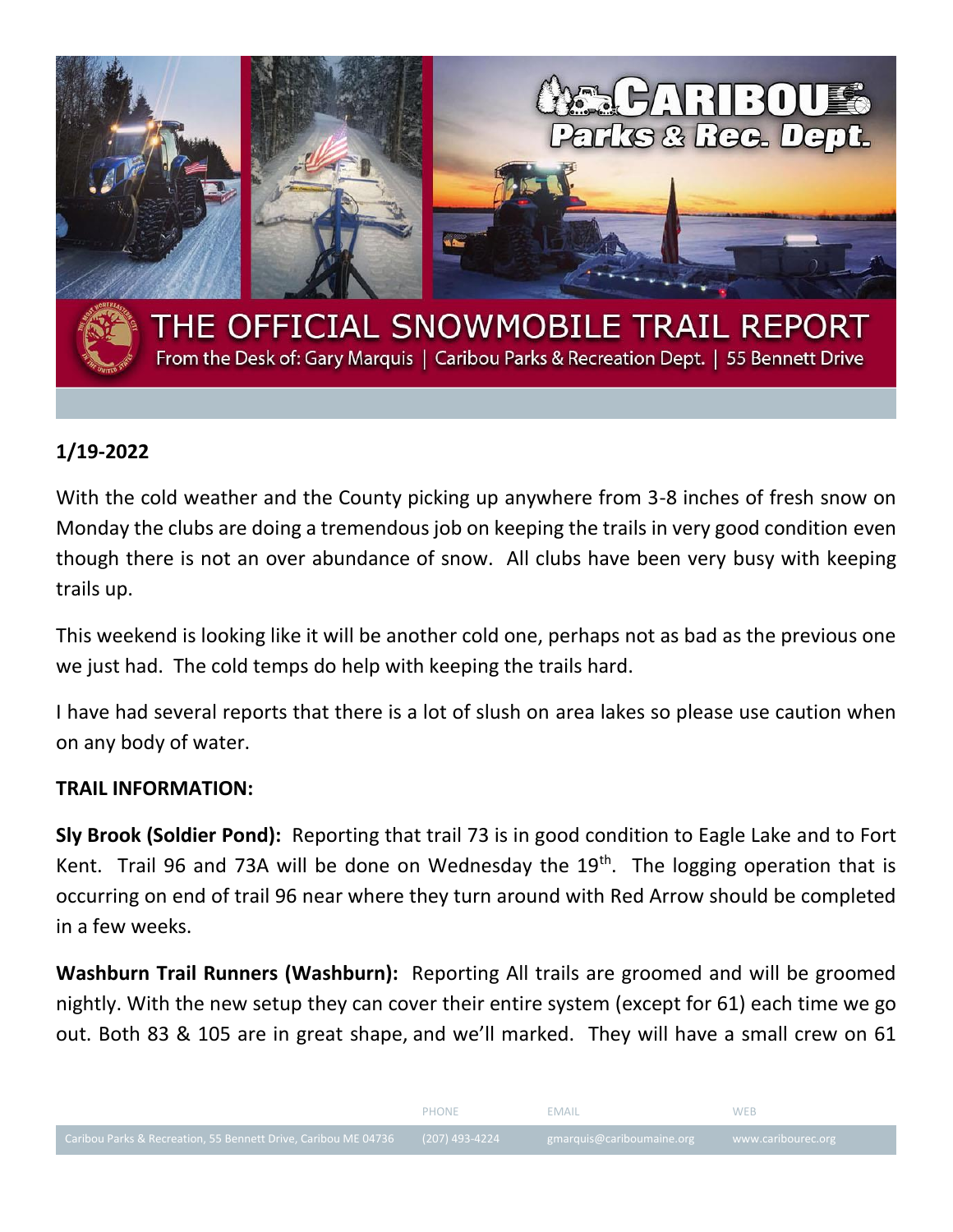today, and the rest of the week if needed, taking care of brush in the trail. Should be a great weekend for riding!

**Portage Lakers:** Reporting that the latest snowstorm wasn't huge, but it has helped. They are out on a regular basis and trails are in good condition. They are reporting the lake is getting slushy so please stay along the markers if you chose to venture out on the lake or avoid it altogether.

**Caribou:** Reporting they have been over their entire system several times since the storm and conditions are improving every day. The trail to the Inn and Convention center is still thin through the woods so please use caution. There is a logging operation on ITS 83 in the New Sweden area, they are plowing a 1-mile section of the rail bed and this operation will last until the end of February.

**Fort Kent SnoRiders (Fort Kent):** reporting ITS 85 to Frenchville through the power lines and 73a toward New Canada was groomed last night and in very good shape. 73b from Fort Kent to Cross Lake was also groomed last night and the wind was still blowing hard and there is significant drifting. They will be out on there again tonight. Fields have improved significantly since this last snowfall. ITS 92 to St. John, ITS 85 south towards Eagle Lake will be groomed tonight as well as 73 toward Soldier Pond. Their trails are over 90% marked. They are still missing a few arrows and caution signs which they will hopefully complete by the weekend. Groomers will be out every night after dark the rest of the week and through this upcoming weekend, so use caution. Drive safe and enjoy!

**Eagle Lake Winter Riders:** Reporting their entire system was groomed last night on Tuesday the 18<sup>th</sup> and are in great shape.

**Fort Fairfield Snowmobile Club:** reporting that they have been over their entire system on Tuesday night. There is a water hole on ITS 88 by the bridge in the swamp, it has frozen but remains a little rough. Some of the fields still have drifts and they are like cement so please use caution.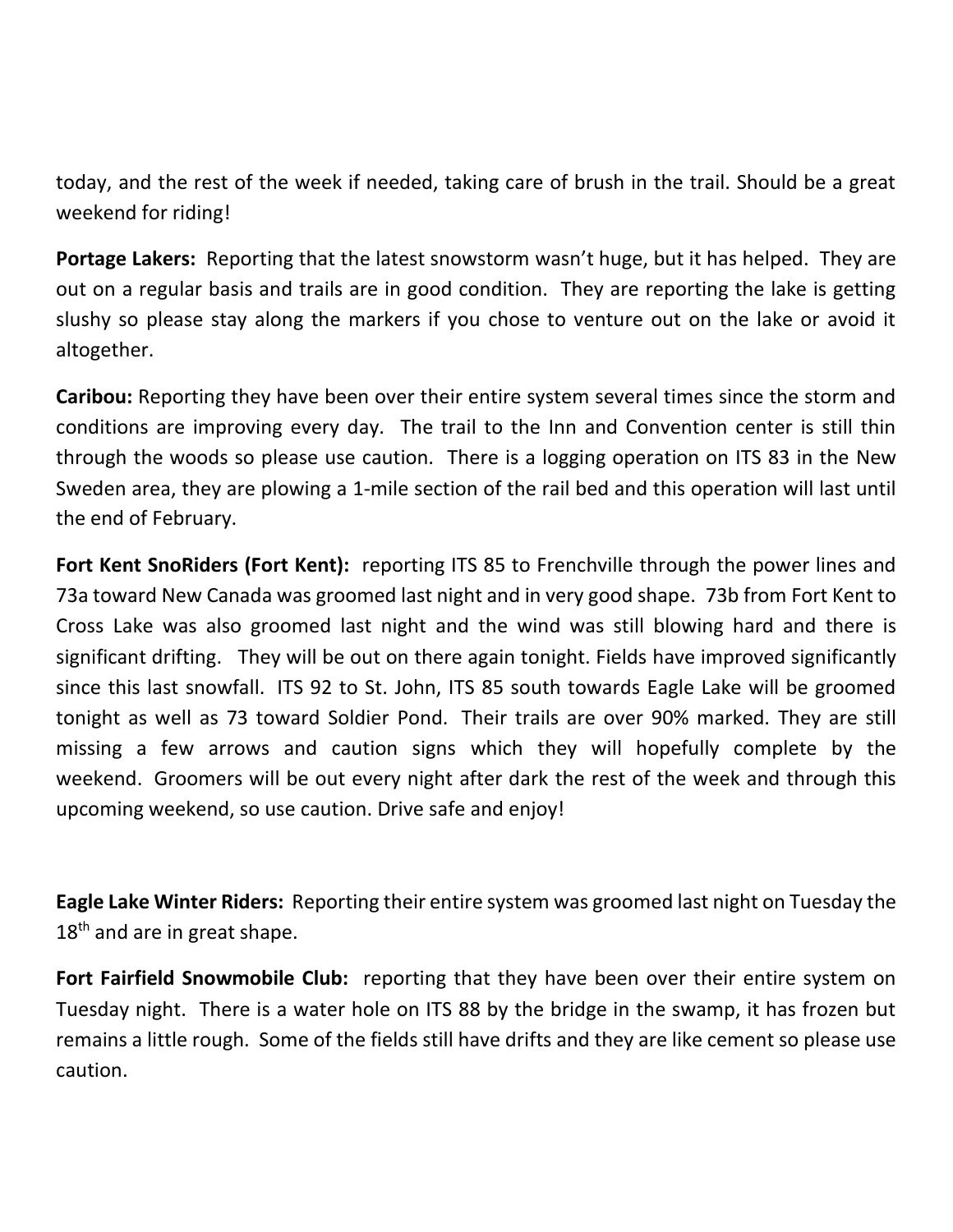**St. Francis Sno-Angels:** reporting the new snow that they just received was certainly needed. The guys went out yesterday from the lodge ITS92 East down the Railbed to the Fort Kent turnaround, then, ITS92 South to Carter Brook, then back to the lodge ITS92 West onto Chamberlain Market…… trails don't get any better!! Stay Safe……our weekly hot meal Saturday, January 22, @ 11:00 till gone is, Philly Cheesesteaks & Meatball Grinders!! Stop in, warm up, use our clean restroom, and support our club!!!  $\bigcap$ 

**Central Aroostook Snowmobile club (Mars Hill, Blaine, Bridgewater, and Monticello):** Reporting that they will have been over their entire system by the end of the day on Wednesday. ITS 83 from Monticello to Presque Isle is in very good shape. ITS 81 to Easton is in fair condition, they still need snow in the fields. ITS 81 South is fair on logging roads, but the wooded section needs more snow as well as the potato fields. #9 lake trail is in fair shape. 2.3-mile plowed section, the landowner is going to allow the snowmobile trail to continue through this area if speed does not exceed 30mph, and yield to motor vehicles. If there are issues, they will close this section of trail down and the club will need to reroute 20 miles.

**Ashland snowmobile club:** reporting they were out yesterday and will be out again tonight to cover everything for the weekend. The new snow helped but there are still hidden hazards so please ride with caution.

**Moose town Riders (Allagash):** reporting ITS 92 South to Chamberlain's Market and connector 120 groomed and in excellent condition! ITS 92 north to the Lakes (Glazier and Beau) will be done today. they encourage people to use the park and ride that is available to snowmobilers, look for signs in town.

**Frenchville snowmobile club:** Reporting they have been over all their system and are reporting excellent conditions.

**Red Arrow (St. Agatha, and Sinclair):** reporting all trails are open and groomed. Trails in the fields remain drifted and will be out shortly to take care of.

**Chapman Ridge runners:** Reporting that all their system is open and will be out on a regular schedule.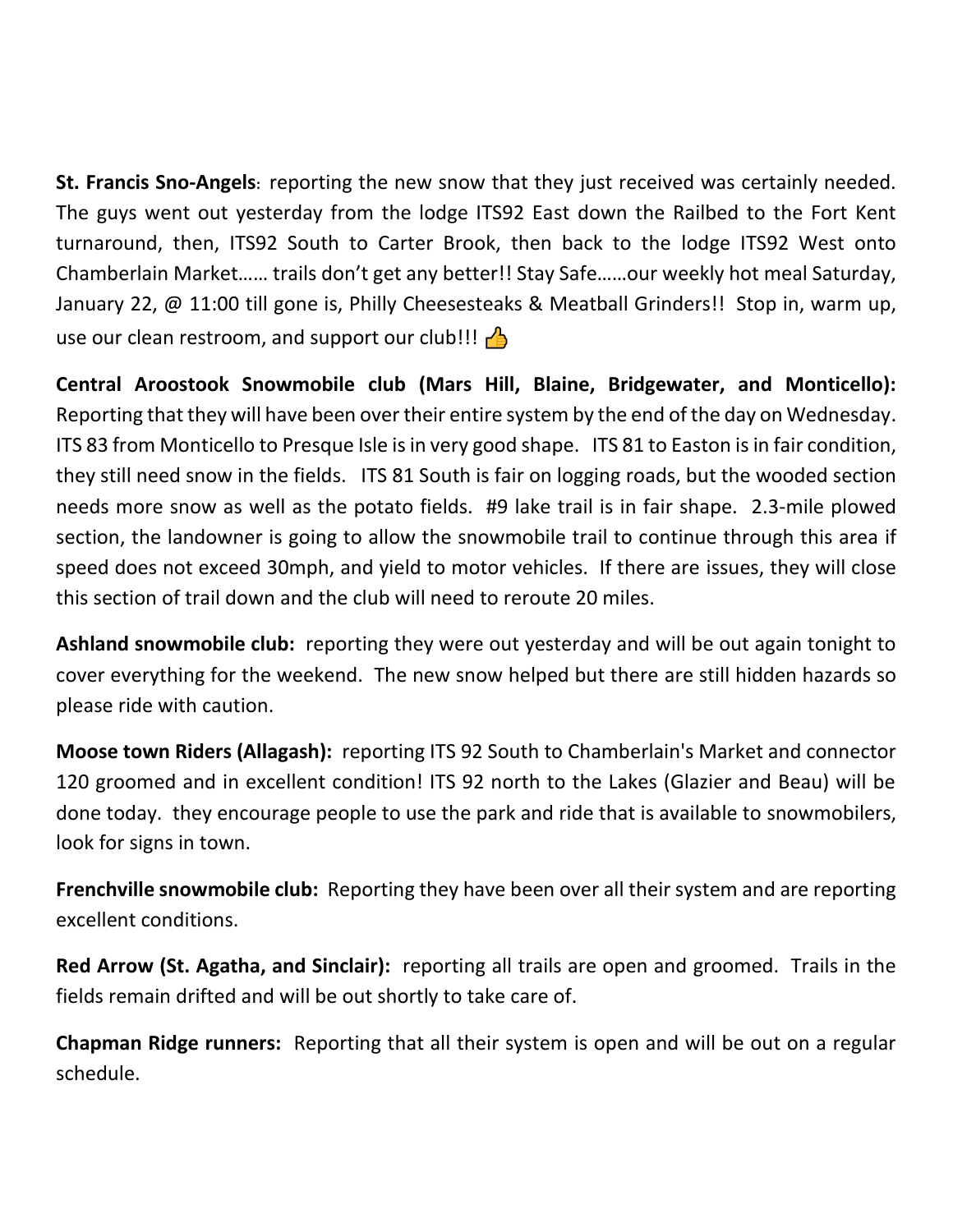**Aroostook River Snowmobile (Mapleton, and Castle Hill):** Reporting that by the end of Today they will have everything done and fields are getting better each day. Trail 105 is in great shape.

Easton Trailbreakers (Easton): Reporting all trails were groomed on Tuesday the 18<sup>th</sup>. ITS 81 to Fort Fairfield turnaround to ITS 83 in Mars Hill are in very condition. 81A, B, and C plus connector 116 in excellent shape.

**Madawaska snowmobile club**: Reporting trails were all groomed on Tuesday the 18<sup>th</sup>. They will be back out tonight working on fields due to the winds. All their system is open.

**Cold Mountain Snowmobile Club (Grand Isle):** Reporting that their trails are in great shape. ITS 81, 81A and 81C were all groomed on Tuesday night the  $18<sup>th</sup>$ .

**Gateway Snowmobile Club (Van Buren):** Reporting that conditions are looking better every day. All their entire system is open right now and is in great shape. Previous washouts are now frozen over and filled in. Both machines are running every night.

**Limestone Snow Hawks:** reporting ITS 81 and trails 89, 100A, 81A and border have been groomed multiple times and are in good shape trails 100B (runway loop will be open this weekend and the club trail will be open this weekend as well.

**Presque Isle Snowmobile Club:** PISC has opened all ITS83 North to Washburn and South to Mars Hill. Also, the 116 Connector Trail to Easton and 81C to Easton is groomed. Trail 83A south to Mars Hill and Squa Pan is groomed. Still need snow on the Arnold Brook section 83A north of the PISC Clubhouse however sleds are in there riding and it is passable but not groomed until we receive more snow. All the hotel trails are groomed as is the trail to "Bonanza Restaurant".

**Nordic Lakers (New Sweden, Westmanland):** Reporting that they have opened trail 81 between ITS 105 and ITS 83, reporting decent conditions. ITS 105 to axle siding in great shape.

**Pleasant Ridge Riders (Caswell):** Reporting that they have been over their entire system and are in decent shape.

**Walker Siding Snowmobile Club:** Reporting they have been over the entire system. Trails are fair to good condition. There is logging on 81 so please use caution.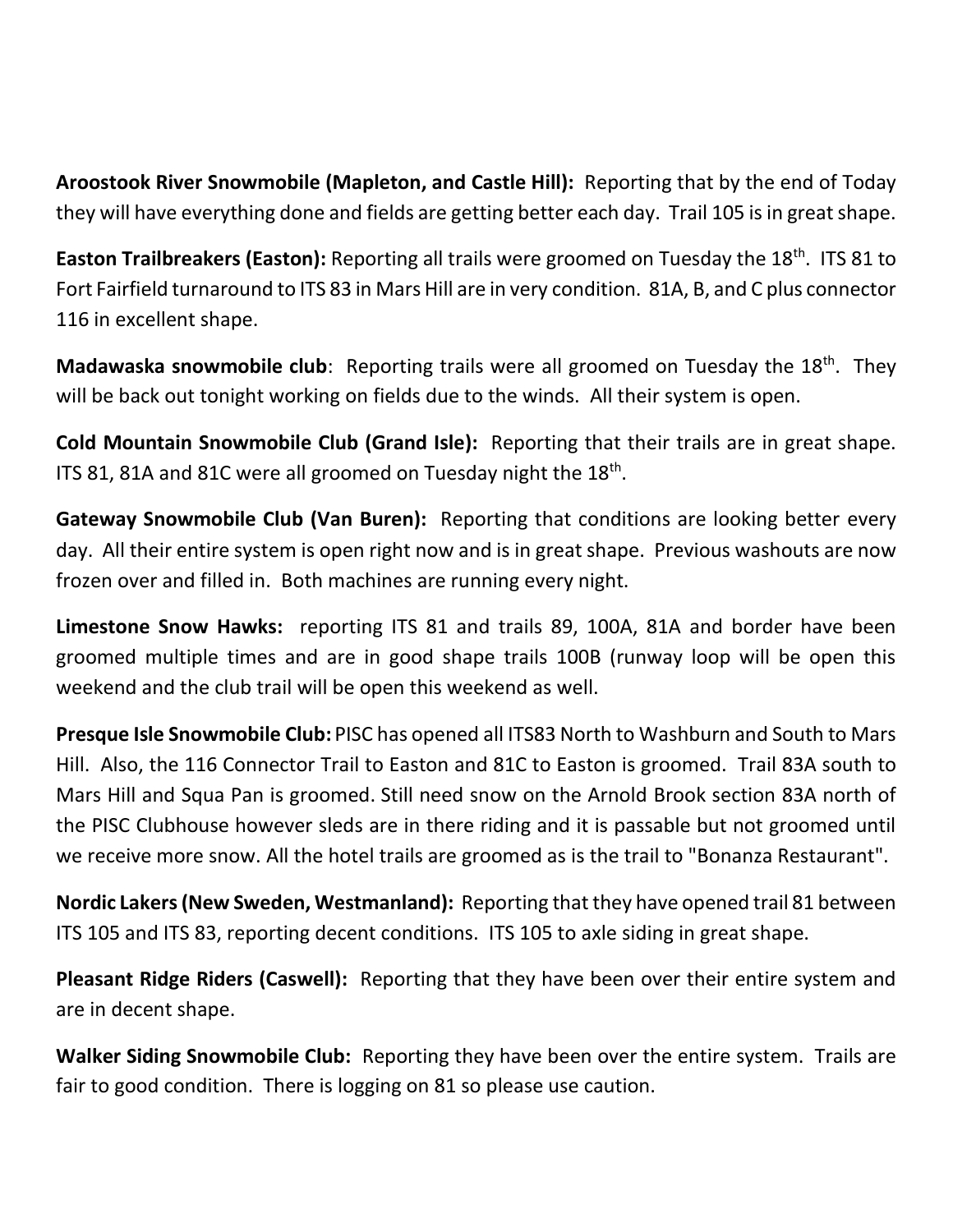## **Southern Aroostook Report**

**Oxbow-Masardis Snowmobile Club**: Reporting received 5-6 inches of snow yesterday and it is helping our grooming considerably. The temp is dropping, and the new snow will setup well tonight. We started grooming this morning and will be out for next few days and nights. ITS 85/81 is being done today and will be finished late tonight. Trail 71-D will be groomed tomorrow so watch for groomer on the trail. ITS 86 will be groomed early Thursday. With over 90 miles of trails, it takes us 3+ days to complete all grooming. We still have 3 logging operations going on, so we are still using the re-routes for a while longer. With this new snow we can now get on a regular 7 day a week grooming schedule.

**Molunkus Valley Snow Drifters – in Sherman**. ITS 83A, ITS 83 - Bible Point as well as 3ATrail. 3 to 3A is good to excellent. ITS 83 north/south is fair to good. The Club Trail is rough. As always, please be aware of deer on the trails. Let the Trail master, Rick Long, know if you can lend a hand working on the trails this weekend!

**Bowlin/Mattagamon/Shin Pond** – ITS 85 to 71D- 64 Club Trail – ITS 85 Loop to Libby Pinnacle Loop – Club Trail 71A 6" of fresh snow yesterday with high winds topped off with freezing rain and a wild temperature drop helped to settle the snow which allowed the groomers to start moving. Conditions are good and winter 2022 is now in full swing in the area. Be aware that there are some reroutes from 2021 which can be found on local maps available in the area.

**Benedicta Snow Gang –** ITS 81- 81A - 83A to Sherman. Trail 70 is not open this year, but the club is working with the landowners for next year. Trails are free of obstructions and the clubs will be putting out more signage. ITS 81 in Benedicta has posted a sign at the Casey Rd. crossing warning sledders of a drop in speed to 15 MPH due to a horse farm in the area. Please abide by the signs speed limit for the 150-yard stretch. Trails are still a ride-at-your-own risk until we have more snow.

**Rockabema Snow Rangers** – ITS 81 to Shin Pond – ITS 112 to Island falls – 62 Club Trail northThe club reports that more snow is needed in the woods to allow the groomers through. The 6" that the last storm dropped may allow the trail masters to get out by the weekend.